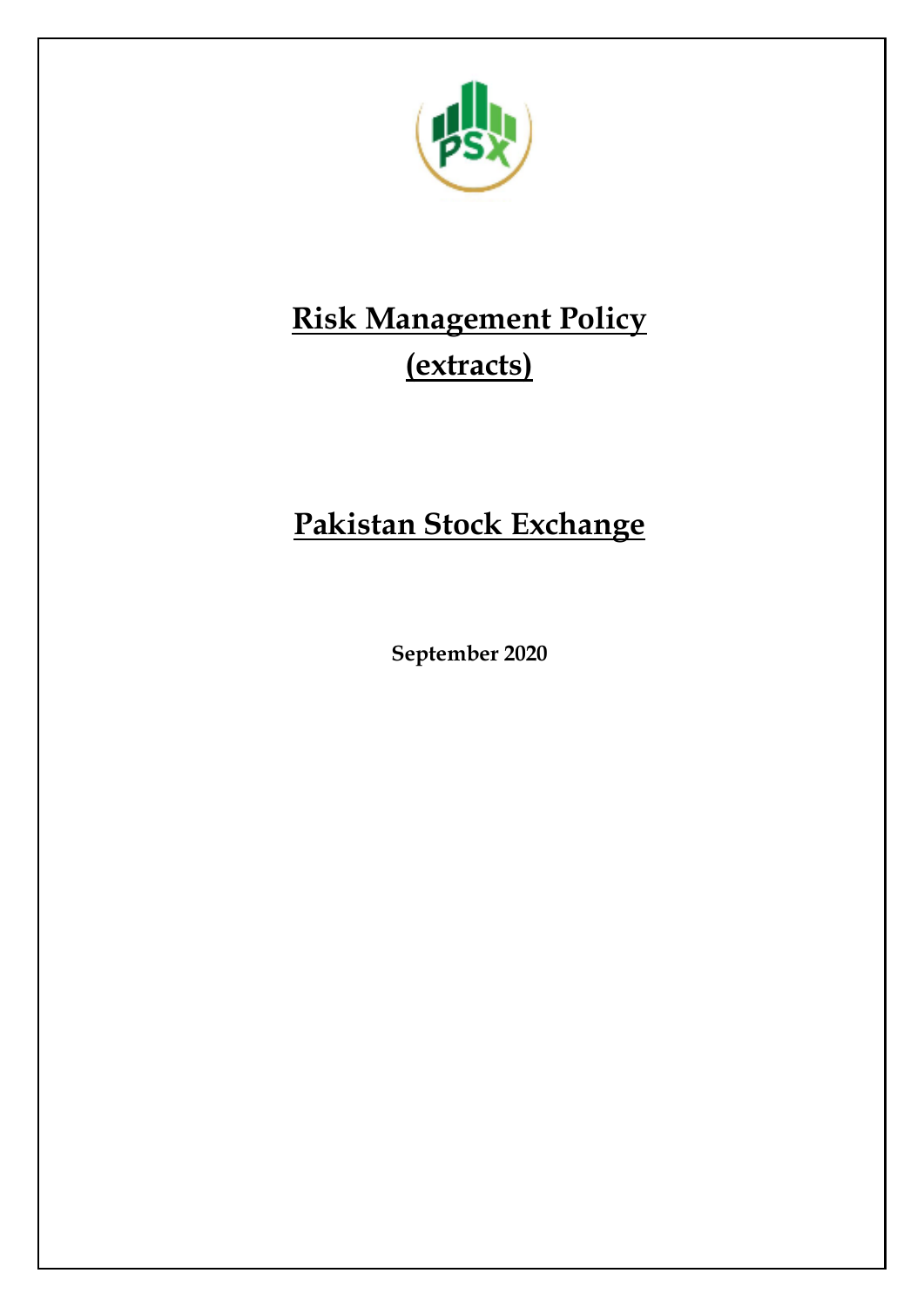# **1. PURPOSE**

The purpose of risk management is the creation and protection of value. It improves performance, encourages innovation and supports the achievement of objectives.

The purpose of the Risk Management Policy is primarily to create an environment where risks are managed in a proactive, anticipatory, responsible, coordinated and systematic manner and to assist the Board of Directors and senior management of PSX in implementing an effective framework for managing risk. In this regard, this policy sets the principles and guidelines that Pakistan Stock Exchange (PSX) needs to adhere to in order to address the uncertainty associated with the planning, performance management and operations. This includes integrating risk management principles into key decision making, core activities and processes.

PSX recognizes that making business decisions inherently involves taking calculated risks which is essential for delivering long term value to our shareholders. Therefore, PSX aims to use this risk management policy to make better-informed decisions to improve the probability of achieving its mandate, strategic goals and operational objectives. The policy is mainly guided by the principles, framework and process outlined in ISO 31000:2018 Risk Management Guidelines.

#### **2. SCOPE**

This policy is part of the overall Risk Management Framework (RMF) of PSX and applies to all departments and operations of PSX.

# **3. KEY DEFINITIONS**

| Control                | Measure that maintains and / or modifies risk. Controls include, but are not limited to, any<br>process, policy, device, practice, or other conditions and/or actions which maintain and/or<br>modify risk. |
|------------------------|-------------------------------------------------------------------------------------------------------------------------------------------------------------------------------------------------------------|
| Consequence/<br>Impact | A consequence is the outcome of an event and has an effect on objectives. A single event<br>can generate a range of consequences which can have both positive and negative effects on<br>objectives.        |
| Context                | To establish the context means to define the external and internal parameters that PSX must<br>consider when managing risk.                                                                                 |
|                        | PSX's external context includes its external stakeholders, its local, national, and international<br>environment, as well as any external factors that influence its objectives.                            |
|                        | PSX's internal context includes its internal stakeholders, its approach to governance, its<br>contractual relationships, and its capabilities, culture, and standards.                                      |
| Event                  | An event could be one occurrence, several occurrences, or even a nonoccurrence (when<br>something doesn't actually happen that should have happened). It can also be a change in<br>circumstances.          |
|                        | Events always have causes and usually have consequences. Events without consequences<br>are referred to as near-misses, near-hits, close-calls, or incidents.                                               |
| Effect                 | A deviation from the expected.                                                                                                                                                                              |
| <b>ISO</b>             | International Organization for Standardization. It is an international standard-setting body<br>composed of representatives from various national standards organizations.                                  |
| <b>Key Decisions</b>   | All strategic decisions as covered in strategic plan of PSX, decisions to start new<br>projects/products, decisions for which senior management specifically requests for a risk<br>assessment, etc.        |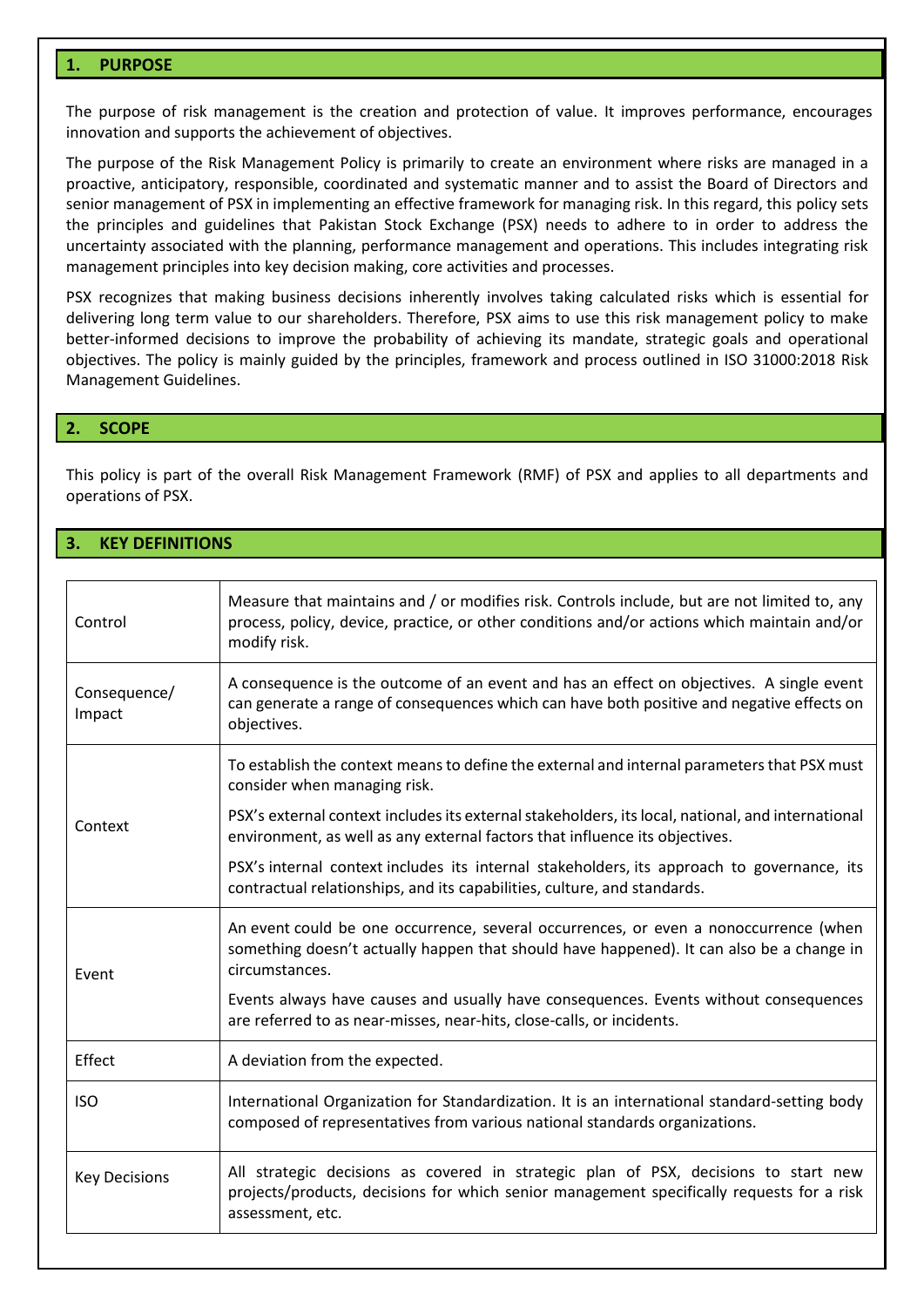| Likelihood /<br>Probability               | Chance of something happening.                                                                                                                                                                                                                                  |
|-------------------------------------------|-----------------------------------------------------------------------------------------------------------------------------------------------------------------------------------------------------------------------------------------------------------------|
| Risk                                      | The effect of uncertainty on objectives. Risk is usually expressed in terms of risk sources,<br>potential events, their consequences and their likelihood.                                                                                                      |
| <b>Risk Appetite</b>                      | The level of aggregate risk PSX is willing to accept in pursuit of its objectives.                                                                                                                                                                              |
| <b>Risk Assessment</b>                    | Risk assessment is a systematic process which includes the following processes:                                                                                                                                                                                 |
|                                           | Risk identification is a process that is used to find, recognize, and describe the risks that could<br>prevent PSX from achieving its objectives.                                                                                                               |
|                                           | Risk analysis is a process that is used to understand the nature, sources, and causes of the<br>risks that have been identified and to estimate the level of risk. It is also used to study<br>impacts and consequences and to examine the controls that exist. |
|                                           | Risk evaluation is a process that is used to compare risk analysis results with risk criteria in<br>order to determine whether or not a specified level of risk is acceptable or tolerable.                                                                     |
| <b>Risk Tolerance</b>                     | The specific maximum risk PSX is willing to accept in pursuit of its objectives.                                                                                                                                                                                |
| <b>Risk Treatment</b>                     | A risk modification process. It involves selecting and implementing one or more treatment<br>options. Once a treatment has been implemented, it becomes a control or it modifies<br>existing controls.                                                          |
| Risk Heat Map                             | A tool used to visually and concisely present the likelihood and impact of multiple risks.                                                                                                                                                                      |
| <b>Risk Management</b>                    | Coordinated activities to direct and control an organization with regard to risk at all levels.                                                                                                                                                                 |
| <b>Risk Management</b><br>Framework (RMF) | A set of components that support and sustain risk management throughout PSX.                                                                                                                                                                                    |
| Risk / Process<br>owner                   | A person that has been given the authority to manage a particular process and associated<br>risk and is accountable for doing so.                                                                                                                               |
| <b>Risk Register</b>                      | A tool detailing description of risks, proposed responses / controls, likelihood/probability of<br>occurring, impact(s) on objectives, remaining exposure, owners, etc.                                                                                         |
| Risk source                               | Elements which alone or in combination has the potential to give rise to risk                                                                                                                                                                                   |
| <b>Inherent Risk</b><br>Rating            | A quantitative or qualitative value based on the probability of impact and the level of impact,<br>with no risk response option considered. It is also called pre-treatment risk rating.                                                                        |
| <b>Residual Risk</b><br>Rating            | A quantitative or qualitative value based on the likelihood/probability of impact and the level<br>of impact, after a risk response option is considered. It is also called post-treatment risk<br>rating.                                                      |
| Stakeholder                               | A stakeholder is a person or an organization that can affect or be affected by a decision or<br>an activity of PSX.                                                                                                                                             |
| Senior<br>Management                      | MD & CEO, COO, and Head of Departments of PSX.                                                                                                                                                                                                                  |
| Management<br>System                      | A management system is the framework of policies, processes and procedures employed by<br>PSX to ensure that it can fulfill the tasks required to achieve its purpose and objectives.                                                                           |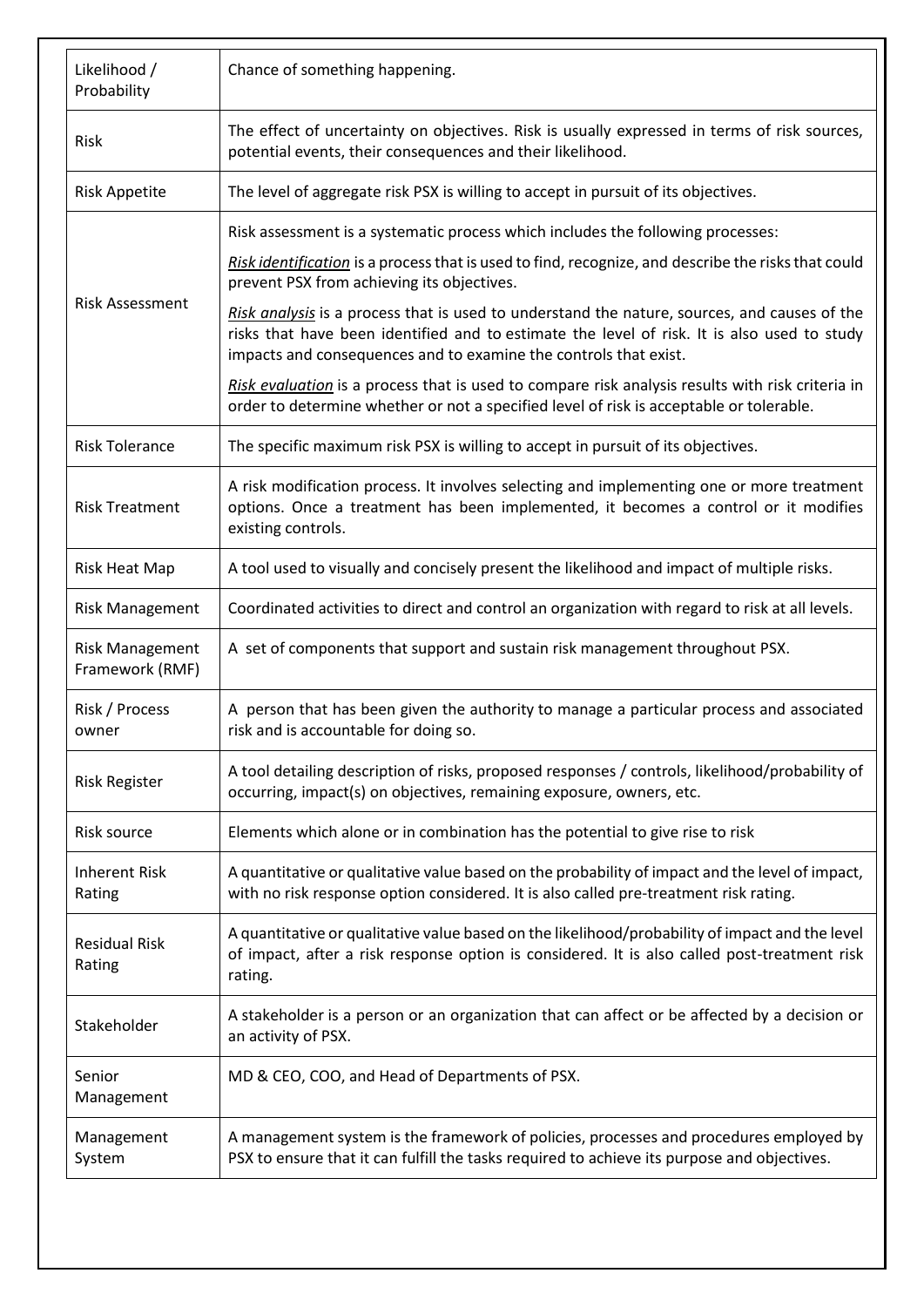#### **4. MANDATE AND COMMITMENT**

PSX's Board unequivocally commits to sustain strong, efficient and effective risk management across PSX and is unequivocally supported in this by the Senior Management Team of PSX. Hence, the Board shall:

- Retain the responsibility for risk management whilst delegating oversight to the Board's Audit Committee
- \* Align risk management objectives with the objectives and strategies of PSX;
- $\dots$  Assign accountability for the maintenance of the Risk Register, and the execution of risk mitigation actions and operational risk management activities to the Managing Director;
- $\cdot$  Ensure that necessary resources are allocated to risk management.

PSX's commitment to risk management is confirmed by the BoD's approval of this Risk Management Policy.

# **5. POLICY STATEMENT**

PSX is committed to making risk-informed decisions by identifying, analyzing, prioritizing and mitigating the risks that may have an impact on PSX achieving its strategic goals, operational objectives, projects and day-to-day activities.

# **6. RISK CATEGORIES**

PSX is exposed to various types of risks including strategic and business risks, credit risk, market risk, liquidity risk, operational risk, information technology and security risk, compliance risk, reputational risk, etc.

# **7. RISK MANAGEMENT FRAMEWORK (RMF)**

The purpose of the RMF is to assist PSX in integrating risk management into significant activities and functions. The effectiveness of risk management will depend on its integration into the governance of the organization, including decision-making. Framework development encompasses integrating, designing, implementing, evaluating and improving risk management across the organization.

# **8. GOVERNANCE STRUCTURE OF PSX**

To ensure the effectiveness of PSX's RMF, the board and senior management rely on adequate line functions – including monitoring and assurance functions – within the PSX. Therefore, the 'Three Lines Model' has been adopted which explains relationship between these functions and guides as to how responsibilities should be assigned.